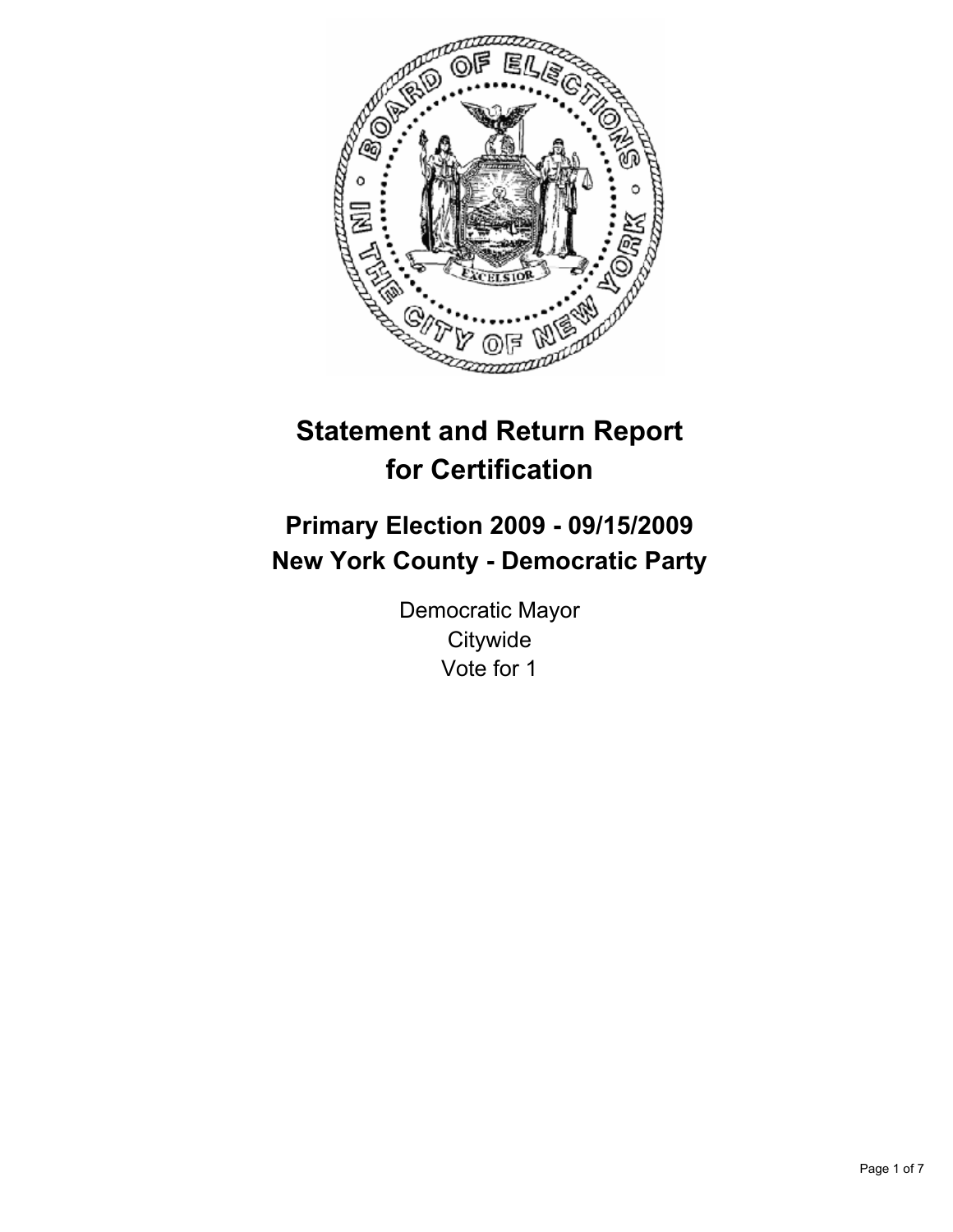

| <b>EMERGENCY</b>             | 35    |
|------------------------------|-------|
| ABSENTEE/MILITARY            | 149   |
| AFFIDAVIT                    | 159   |
| <b>TONY AVELLA</b>           | 1,540 |
| <b>ROLAND ROGERS</b>         | 627   |
| WILLIAM C THOMPSON JR.       | 5,124 |
| ALICE CANCEL (WRITE-IN)      | 2     |
| ERIC GIOIA (WRITE-IN)        |       |
| JOHN QUINN (WRITE-IN)        |       |
| MICHAEL BLOOMBERG (WRITE-IN) | 4     |
| <b>Total Votes</b>           | 7.299 |

## **Assembly District 65**

| <b>EMERGENCY</b>                 | 24    |
|----------------------------------|-------|
| ABSENTEE/MILITARY                | 245   |
| <b>AFFIDAVIT</b>                 | 62    |
| <b>TONY AVELLA</b>               | 1,395 |
| <b>ROLAND ROGERS</b>             | 274   |
| WILLIAM C THOMPSON JR.           | 4,345 |
| ANTHONY WEINER (WRITE-IN)        |       |
| <b>JIMMY MCMILLAN (WRITE-IN)</b> |       |
| MICHAEL BLOOMBERG (WRITE-IN)     | 4     |
| MORRIEL KLEINBART (WRITE-IN)     | 1     |
| <b>SUSAN STROM (WRITE-IN)</b>    | 1     |
| TONY AVELLA (WRITE-IN)           |       |
| <b>Total Votes</b>               | 6,023 |

| 92    |
|-------|
| 274   |
| 74    |
| 1,933 |
| 431   |
| 7,279 |
|       |
|       |
|       |
| 3     |
| 9,649 |
|       |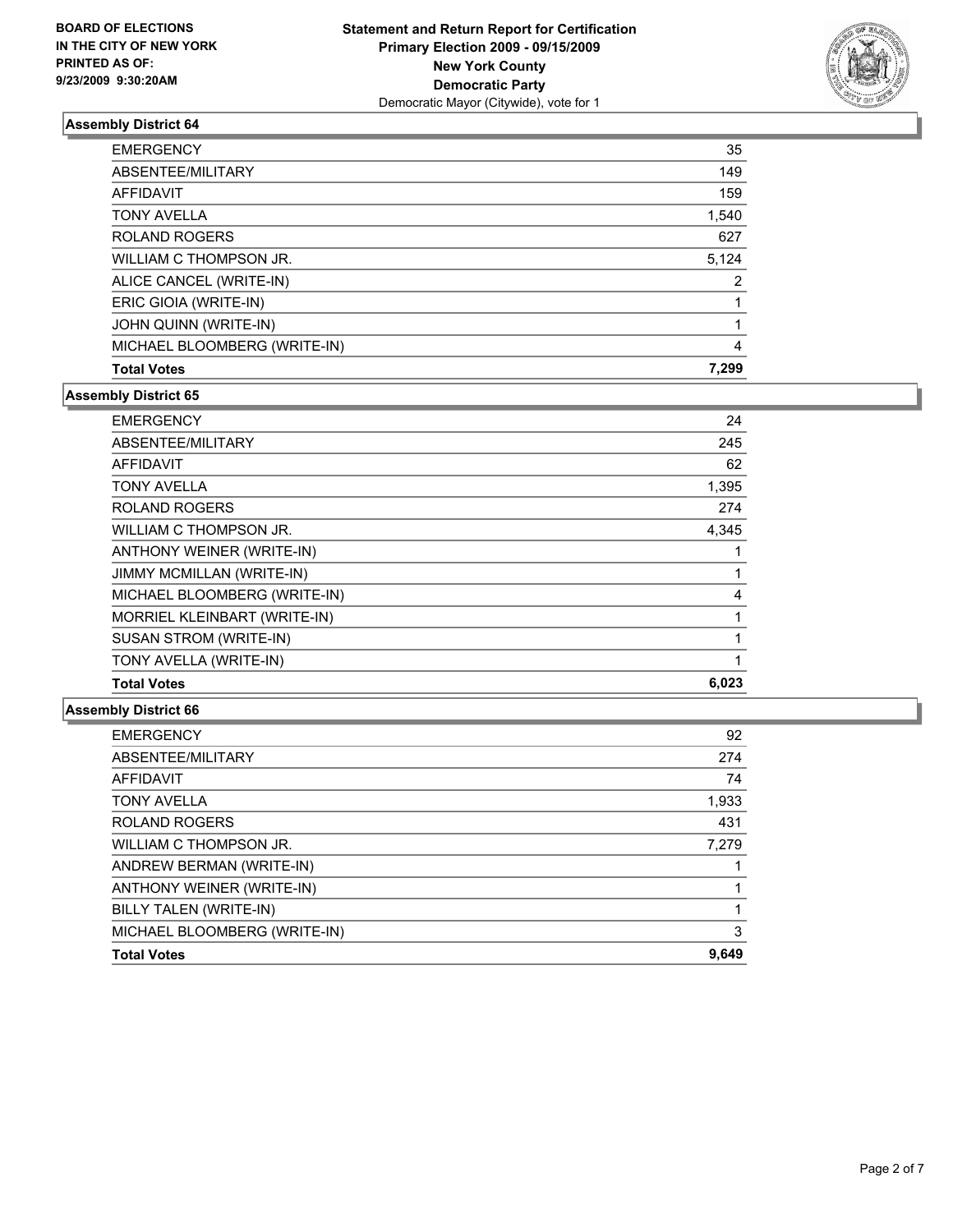

| <b>EMERGENCY</b>                 | 138    |
|----------------------------------|--------|
| ABSENTEE/MILITARY                | 295    |
| <b>AFFIDAVIT</b>                 | 122    |
| <b>TONY AVELLA</b>               | 2,021  |
| <b>ROLAND ROGERS</b>             | 592    |
| WILLIAM C THOMPSON JR.           | 7,555  |
| DAVID PECHEFSKY (WRITE-IN)       |        |
| DEBORAH LAUTER (WRITE-IN)        | 1      |
| EDWARD KOCH (WRITE-IN)           | 1      |
| <b>JIMMY MCMILLAN (WRITE-IN)</b> | 2      |
| MICHAEL BLOOMBERG (WRITE-IN)     | 9      |
| MICHAEL BLOOMBERT (WRITE-IN)     | 1      |
| MICHEAL BLOOMBERT (WRITE-IN)     | 1      |
| <b>Total Votes</b>               | 10,184 |

**Assembly District 68**

| <b>EMERGENCY</b>             | 21    |
|------------------------------|-------|
| ABSENTEE/MILITARY            | 211   |
| AFFIDAVIT                    | 113   |
| <b>TONY AVELLA</b>           | 1,168 |
| <b>ROLAND ROGERS</b>         | 778   |
| WILLIAM C THOMPSON JR.       | 5,153 |
| JOSE LAZANO (WRITE-IN)       |       |
| MICHAEL BLOOMBERG (WRITE-IN) | 3     |
| <b>Total Votes</b>           | 7.103 |

| <b>EMERGENCY</b>                | 267            |
|---------------------------------|----------------|
| ABSENTEE/MILITARY               | 303            |
| <b>AFFIDAVIT</b>                | 160            |
| <b>TONY AVELLA</b>              | 2,064          |
| <b>ROLAND ROGERS</b>            | 735            |
| WILLIAM C THOMPSON JR.          | 8,415          |
| BILL CLINTON (WRITE-IN)         |                |
| <b>GEROGE PATAKI (WRITE-IN)</b> | 1              |
| MICHAEL BLOOMBERG (WRITE-IN)    | 13             |
| MICHAEL BLOOMERG (WRITE-IN)     | 1              |
| REVEREND BILLY (WRITE-IN)       | $\overline{2}$ |
| SALIM EJAZ (WRITE-IN)           | 1              |
| <b>Total Votes</b>              | 11,233         |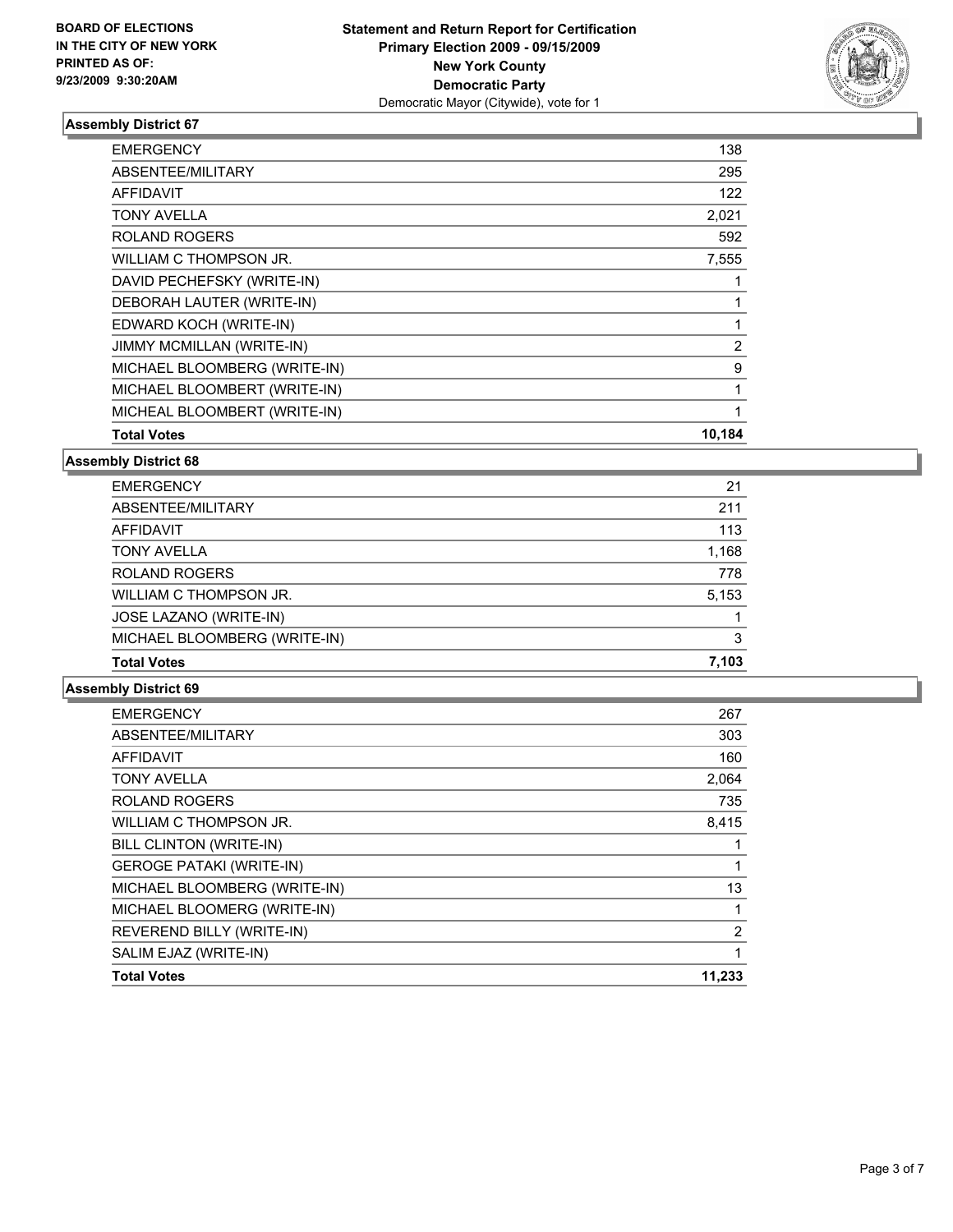

| <b>Total Votes</b>                  | 8.912 |
|-------------------------------------|-------|
| RICHARD ABORN (WRITE-IN)            | 3     |
| <b>IIDANIS RODRIGUEZ (WRITE-IN)</b> |       |
| WILLIAM C THOMPSON JR.              | 7,203 |
| <b>ROLAND ROGERS</b>                | 758   |
| <b>TONY AVELLA</b>                  | 947   |
| AFFIDAVIT                           | 158   |
| ABSENTEE/MILITARY                   | 260   |
| <b>EMERGENCY</b>                    | 10    |

# **Assembly District 71**

| <b>EMERGENCY</b>             | 2     |
|------------------------------|-------|
| ABSENTEE/MILITARY            | 213   |
| <b>AFFIDAVIT</b>             | 126   |
| <b>TONY AVELLA</b>           | 1,313 |
| <b>ROLAND ROGERS</b>         | 773   |
| WILLIAM C THOMPSON JR.       | 5,879 |
| ALVIN LEONARD (WRITE-IN)     |       |
| BETTE MIDLER (WRITE-IN)      | 1     |
| JOHN LIU (WRITE-IN)          | 1     |
| MICHAEL BLOOMBERG (WRITE-IN) | 6     |
| TONY VEILA (WRITE-IN)        | 1     |
| YDANIS RODRIGUEZ (WRITE-IN)  | 7     |
| YDANISA RODRIGUEZ (WRITE-IN) | 2     |
| <b>Total Votes</b>           | 7,984 |

| 15    |
|-------|
| 65    |
| 108   |
| 930   |
| 678   |
| 3,576 |
|       |
| 1     |
| 2     |
| 5     |
| 5,193 |
|       |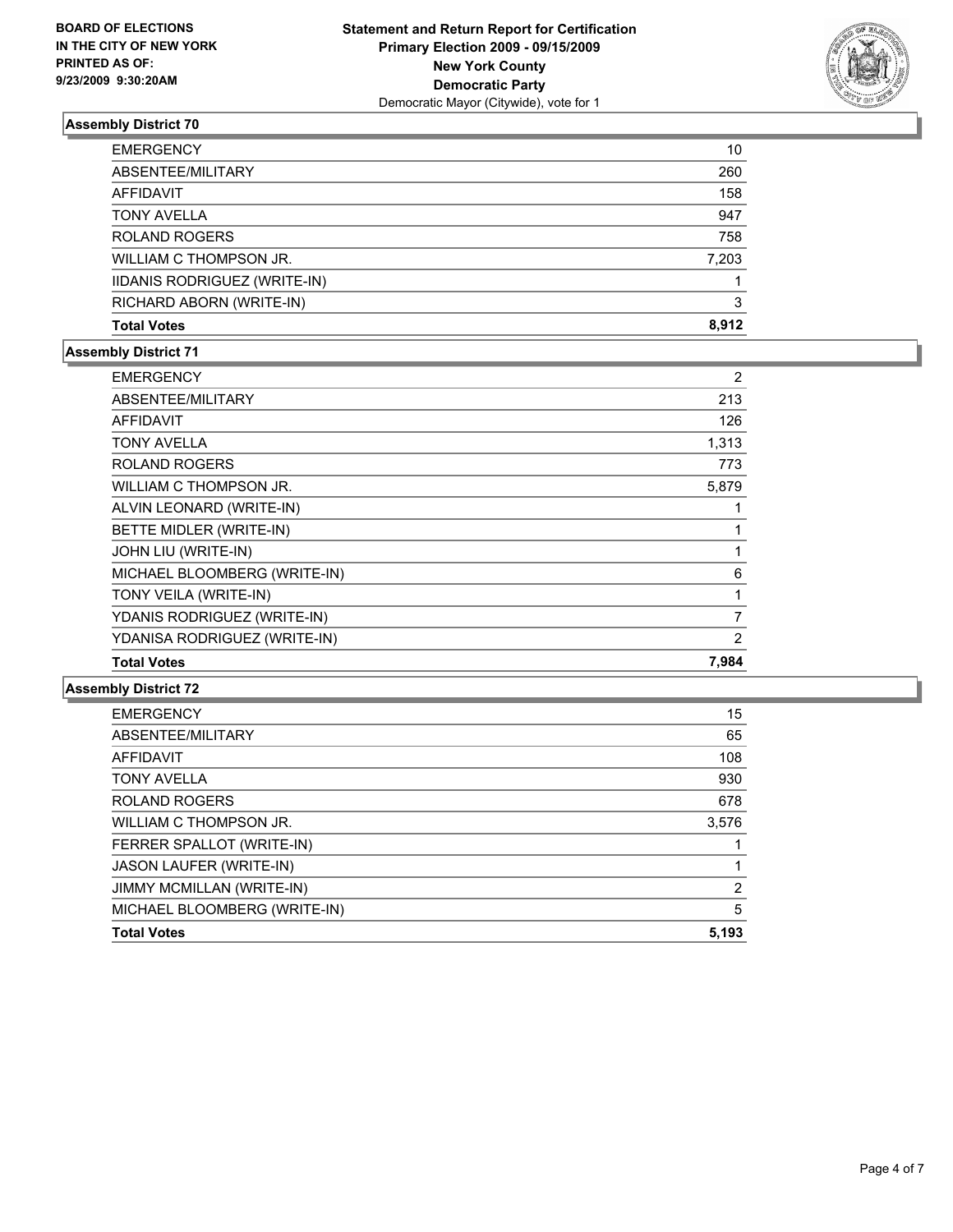

| <b>EMERGENCY</b>             | 71    |
|------------------------------|-------|
| ABSENTEE/MILITARY            | 250   |
| AFFIDAVIT                    | 47    |
| <b>TONY AVELLA</b>           | 1,344 |
| <b>ROLAND ROGERS</b>         | 355   |
| WILLIAM C THOMPSON JR.       | 4.512 |
| ANTHONY WEINER (WRITE-IN)    | 2     |
| MICHAEL BLOOMBERG (WRITE-IN) | 9     |
| <b>Total Votes</b>           | 6.222 |

## **Assembly District 74**

| <b>EMERGENCY</b>                 | 91          |
|----------------------------------|-------------|
| ABSENTEE/MILITARY                | 202         |
| AFFIDAVIT                        | 78          |
| TONY AVELLA                      | 1,765       |
| <b>ROLAND ROGERS</b>             | 524         |
| WILLIAM C THOMPSON JR.           | 5,769       |
| <b>JIMMY MCMILLAN (WRITE-IN)</b> | 2           |
| LESLIE SNYDI (WRITE-IN)          | 1           |
| MICHAEL BLOOMBERG (WRITE-IN)     | 3           |
| REVEREND BILLY TALEN (WRITE-IN)  | 2           |
| REVEREND BILLY TALLEN (WRITE-IN) | 1           |
| RICHARD ABORN (WRITE-IN)         | 1           |
| TONY AVELLA (WRITE-IN)           | $\mathbf 1$ |
| <b>Total Votes</b>               | 8,069       |
|                                  |             |

| <b>EMERGENCY</b>               | 119   |
|--------------------------------|-------|
| ABSENTEE/MILITARY              | 254   |
| <b>AFFIDAVIT</b>               | 130   |
| <b>TONY AVELLA</b>             | 1,793 |
| <b>ROLAND ROGERS</b>           | 450   |
| WILLIAM C THOMPSON JR.         | 6,071 |
| ALEXANDRA POMERANTZ (WRITE-IN) |       |
| ANTHONY WEINER (WRITE-IN)      | 2     |
| BERNARD BLOCK (WRITE-IN)       | 1     |
| JIMMY MCMILLAN (WRITE-IN)      | 1     |
| MICHAEL BLOOMBERG (WRITE-IN)   | 5     |
| RUDY GUILIANI (WRITE-IN)       | 1     |
| <b>Total Votes</b>             | 8,325 |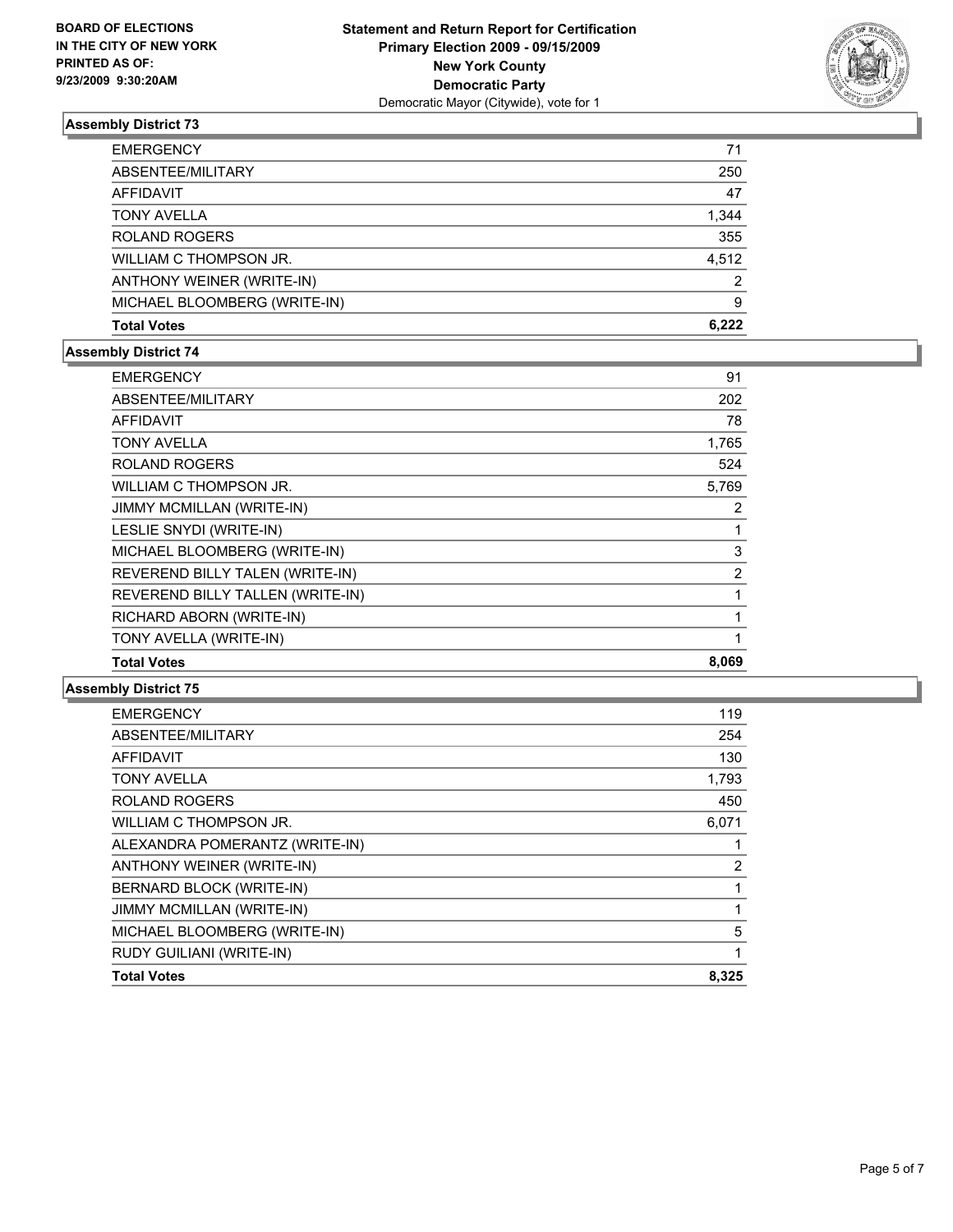

#### **Total for Democratic Mayor (Citywide) - New York County**

| <b>Total Votes</b>                                        | 96,196                |
|-----------------------------------------------------------|-----------------------|
| YDANISA RODRIGUEZ (WRITE-IN)                              | $\mathbf{2}^{\prime}$ |
| YDANIS RODRIGUEZ (WRITE-IN)                               | 7                     |
| TONY VEILA (WRITE-IN)                                     | $\mathbf 1$           |
| TONY AVELLA (WRITE-IN)                                    | 2                     |
| SUSAN STROM (WRITE-IN)                                    | 1                     |
| SALIM EJAZ (WRITE-IN)                                     | 1                     |
| RUDY GUILIANI (WRITE-IN)                                  | 1                     |
| RICHARD ABORN (WRITE-IN)                                  | 4                     |
| REVEREND BILLY TALLEN (WRITE-IN)                          | $\mathbf 1$           |
| REVEREND BILLY TALEN (WRITE-IN)                           | 2                     |
| REVEREND BILLY (WRITE-IN)                                 | $\mathbf{2}$          |
| MORRIEL KLEINBART (WRITE-IN)                              | 1                     |
| MICHEAL BLOOMBERT (WRITE-IN)                              | 1                     |
| MICHAEL BLOOMERG (WRITE-IN)                               | 1                     |
| MICHAEL BLOOMBERT (WRITE-IN)                              | 1                     |
| MICHAEL BLOOMBERG (WRITE-IN)                              | 64                    |
| LESLIE SNYDI (WRITE-IN)                                   | 1                     |
| JOSE LAZANO (WRITE-IN)                                    | 1                     |
| JOHN QUINN (WRITE-IN)                                     | 1                     |
| JOHN LIU (WRITE-IN)                                       | 1                     |
| JIMMY MCMILLAN (WRITE-IN)                                 | 8                     |
| JASON LAUFER (WRITE-IN)                                   | 1                     |
| IIDANIS RODRIGUEZ (WRITE-IN)                              | 1                     |
| <b>GEROGE PATAKI (WRITE-IN)</b>                           | 1                     |
| FERRER SPALLOT (WRITE-IN)                                 | 1                     |
| ERIC GIOIA (WRITE-IN)                                     | 1                     |
| EDWARD KOCH (WRITE-IN)                                    | 1                     |
| DEBORAH LAUTER (WRITE-IN)                                 | 1                     |
| DAVID PECHEFSKY (WRITE-IN)                                | 1                     |
| BILLY TALEN (WRITE-IN)                                    | 1                     |
| BILL CLINTON (WRITE-IN)                                   | 1                     |
| BETTE MIDLER (WRITE-IN)                                   | 1                     |
| BERNARD BLOCK (WRITE-IN)                                  | 1                     |
| ANTHONY WEINER (WRITE-IN)                                 | 6                     |
| ANDREW BERMAN (WRITE-IN)                                  | 1                     |
| ALVIN LEONARD (WRITE-IN)                                  | 1                     |
| ALEXANDRA POMERANTZ (WRITE-IN)<br>ALICE CANCEL (WRITE-IN) | 1<br>$\overline{2}$   |
| WILLIAM C THOMPSON JR.                                    | 70,881                |
| <b>ROLAND ROGERS</b>                                      | 6,975                 |
| <b>TONY AVELLA</b>                                        | 18,213                |
| <b>AFFIDAVIT</b>                                          | 1,337                 |
| ABSENTEE/MILITARY                                         | 2,721                 |
| <b>EMERGENCY</b>                                          | 885                   |